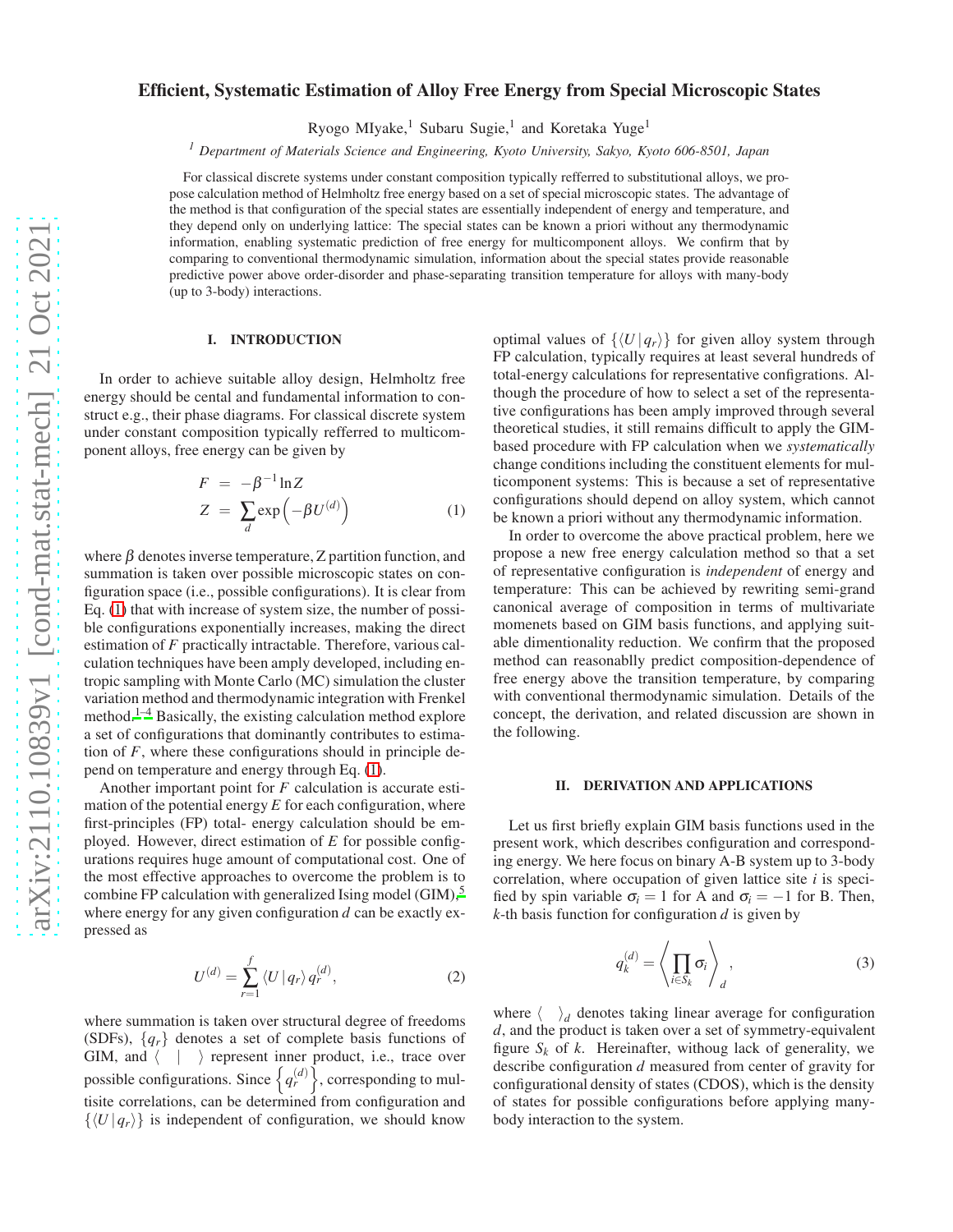Under this preparation, we next consider semi-grand canonical average of point cluster  $q_1$  (i.e., on-site correlation):

<span id="page-1-0"></span>
$$
\langle q_1 \rangle_Y = Y^{-1} \sum_d q_1^{(d)} \exp \left\{ -\beta \left( U^{(d)} - \Delta \mu N_A^{(d)} \right) \right\}, \qquad (4)
$$

where *Y* denotes semi-grand partition function defined as

$$
Y = \sum_{d} \exp\left\{-\beta \left(U^{(d)} - \Delta \mu N_A^{(d)}\right)\right\}.
$$
 (5)

Here,  $\Delta \mu = \mu_A - \mu_B$  denotes difference in chemical potential per atom for constituents A and B, and *N<sup>A</sup>* denotes number of A in the system. When we know the relationships between chemical potential difference and semi-grand canonical average of  $q_1$  given by Eq. [\(4\)](#page-1-0), we can estimate corresponding system free energy through the conventional thermodynamic relation:

$$
F(T, x_A) = F(T, x_A = 0) + N \int_{x'_A = 0}^{x'_A = x_A} \Delta \mu \, dx'_A,\tag{6}
$$

where  $x_A^{(d)} = N_A^{(d)}$  $\binom{d}{A}/N = \left(q_1^{(d)}+1\right)/2$ . In order to figure out a set of special configurations independent of energy and temperature, which can characterize behavior of *F*, we first rewrite Eq. [\(4\)](#page-1-0) as

$$
\langle q_1 \rangle_Y = \frac{2}{N} \frac{\partial}{\partial m} \ln \left\{ \sum_{N_A=0}^N \sum_c \exp \left( \sum_{i \neq 1} h_i \cdot q_i^{(c)} \right) e^{mN_A} \right\} - 1, (7)
$$

where

$$
m = \beta \left( \Delta \mu - \frac{2V_1}{N} \right) = \beta \left( \Delta \mu - 2v_1 \right) \tag{8}
$$

with  $V_i = \langle U | q_i \rangle = Nv_i$ ,  $h_i = -\beta V_i$ , and summation for *c* denotes possible configuration on given *NA*. Then we perform Maclaurin series expansion in terms of  $\{h_i\}$  up to the second order and employ exact formulation of multivariate moments under constant composition,<sup>[6](#page-3-3)</sup> leading to (see Appendix)

<span id="page-1-1"></span>
$$
\langle q_{1}\rangle_{Y} = \tanh\frac{m}{2} - 2\beta \left[ \left( \sum_{i} v_{2i} \right) \frac{\partial}{\partial m} \left( \tanh\frac{m}{2} \right)^{2} + \left( \sum_{j} v_{3j} \right) \frac{\partial}{\partial m} \left( \tanh\frac{m}{2} \right)^{3} \right] + \beta^{2} \left[ \left\{ \sum_{i} \sum_{j} \frac{\delta_{i}^{[2,3]}}{D_{i}} v_{2i} v_{3j} \right\} \frac{\partial}{\partial m} \left( \tanh\frac{m}{2} \right) \right] + \beta^{2} \left[ \left\{ \sum_{i} \sum_{j} \left( 4 - \frac{2\delta_{ij}}{Di} \right) v_{2i} v_{2j} + \sum_{i} \sum_{j} \left( f_{ij}^{[3,3]} - \frac{3\delta_{ij}}{T_{i}} \right) v_{3i} v_{3j} \right\} \frac{\partial}{\partial m} \left( \tanh\frac{m}{2} \right)^{2} \right] + \beta^{2} \left[ \left\{ \sum_{i} \sum_{j} \left( 6 - \frac{2\delta_{ij}^{[2,3]}}{D_{i}} \right) v_{2i} v_{3j} \right\} \frac{\partial}{\partial m} \left( \tanh\frac{m}{2} \right)^{3} \right] + \beta^{2} \left[ \left\{ \sum_{i} \sum_{j} \left( 9 - 2 f_{ij}^{[3,3]} + \frac{3\delta_{ij}}{T_{i}} \right) v_{3i} v_{3j} - \sum_{i} \sum_{j} \left( 4 - \frac{\delta_{ij}}{D_{i}} \right) v_{2i} v_{2j} \right\} \frac{\partial}{\partial m} \left( \tanh\frac{m}{2} \right)^{4} \right] - \beta^{2} \left[ \left\{ \sum_{i} \sum_{j} \left( 6 - \frac{\delta_{ij}^{[2,3]}}{D_{i}} \right) v_{2i} v_{3j} \right\} \frac{\partial}{\partial m} \left( \tanh\frac{m}{2} \right)^{5} \right] - \beta^{2} \left[ \left\{ \sum_{i} \sum_{j} \left( 9 - f_{ij}^{[3,3]} + \frac{\delta_{ij}}{T_{i}} \right) v_{3i} v_{
$$

where  $v_{kn}$  denotes *n*-th figure of *k*-body ( $k = 2,3$ ) figure,  $\delta_{ij}$ Kronecker delta,  $D_i$  ( $T_j$ ) the number of *i*-th pair (*j*-th triplet) figure per site, and  $\delta_{ij}^{\{2,3\}}$  number of *i*-th pair included in a single *j*-th triplet figure. We here emphasize the technically important point in Eq. [\(9\)](#page-1-1) is that we exclude variable of  $βΔμ$ from the series expansion so that only *special* configurationbased information (as seen later) directly relates to the series expansion, which is a desirable condition: If we also include  $\beta \Delta \mu$  as variable for the expansion, we confirm that undesirable divergence for  $\Delta \mu - x$  relationships around equiatomic composition always appears even well above the transition temperature. When we individually define index for constituent pair in *i*-th (*j*-th) triplet as  $2_{i1}$ ,  $2_{i2}$  and  $2_{i3}$  ( $2_{j1}$ ,  $2_{j2}$ and  $2_{j3}$ ),  $f_{ij}^{\{3,3\}}$  is given by

$$
f_{ij}^{\{3,3\}} = \sum_{m=1}^{3} \sum_{n=1}^{3} \frac{\delta_{i_m j_n}}{D_{i_m}}.
$$
 (10)

From the first-order term in Eq. [\(9\)](#page-1-1), we can clearly see that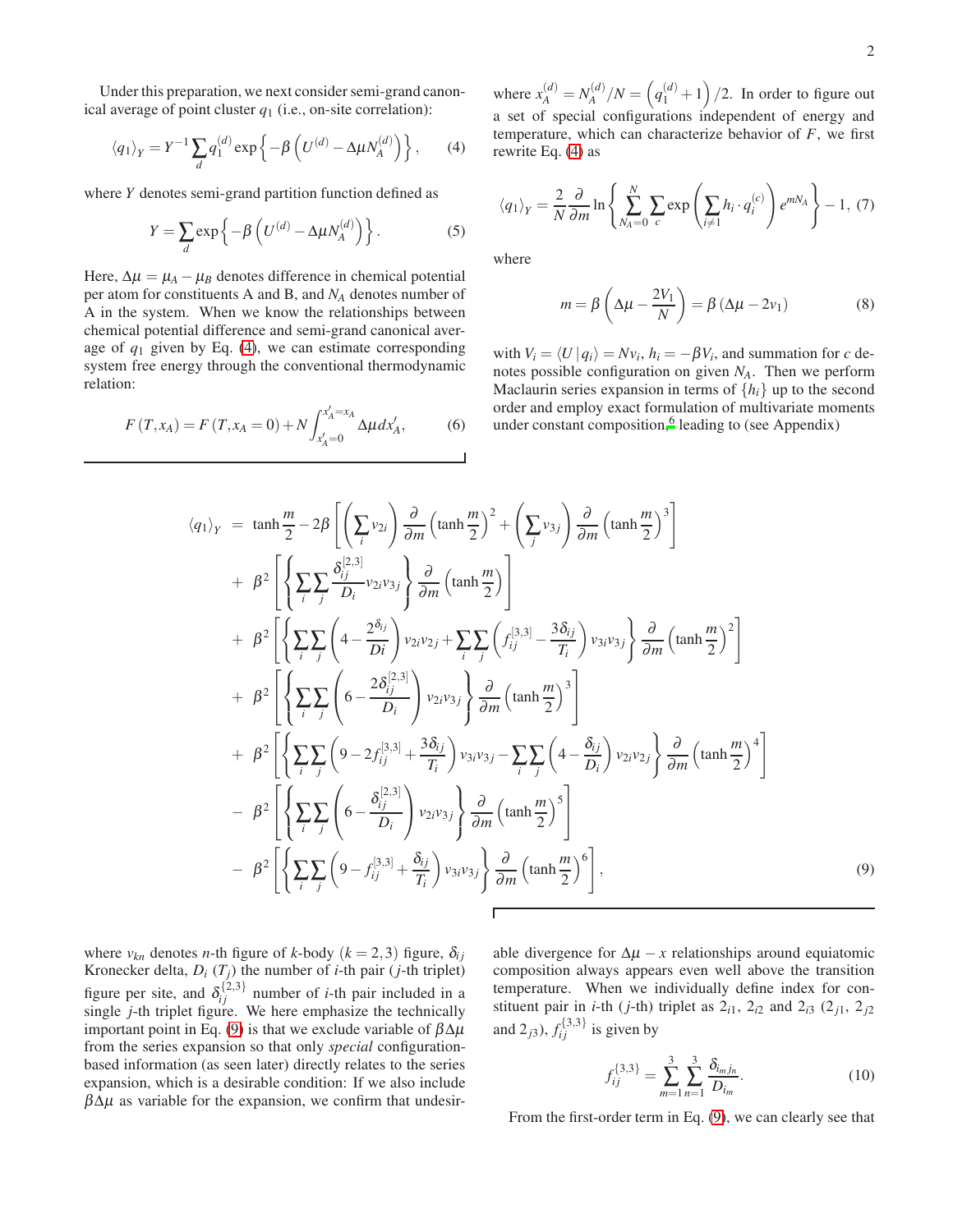when 2- and 3-body correlations for two *special* configurations  $Q_{g1}$  and  $Q_{g2}$  are given by

<span id="page-2-0"></span>
$$
Q_{g1} = r_1 \cdot (q_{2_1} = 1, \cdots, q_{2_s} = 1, q_{3_1} = 0, \cdots, q_{3_t} = 0)
$$
  

$$
Q_{g2} = r_2 \cdot (\{q_{2_1} = 0, \cdots, q_{2_s} = 0, q_{3_1} = 1, \cdots, q_{3_t} = 1) (11)
$$

with arbitrary nonzero real number of  $r_1$  and  $r_2$ , energy for each configuration satisfies

$$
\sum_{i} v_{2i} = r_1^{-1} E_{g1}, \quad \sum_{j} v_{2j} = r_2^{-1} E_{g2}.
$$
 (12)

From Eq. [\(11\)](#page-2-0), since configuration  $Q_{g1}$  and  $Q_{g2}$  can be known a priori without any thermodynamic information, the firstorder term of Eq. [\(9\)](#page-1-1) can be evaluated from energy of the two *special* configurations that are common for any constituents.

For the second-order terms in Eq. [\(9\)](#page-1-1), we first define the following vector:

$$
\mathbf{v} = (v_{2_1}, \cdots, v_{2_s}, v_{3_1}, \cdots, v_{3_t}).
$$
 (13)

Then Eq. [\(9\)](#page-1-1) can be rewritten as the following form:

<span id="page-2-1"></span>
$$
\langle q_1 \rangle_Y = \tanh\frac{m}{2} - 2\beta \left[ \sum_{k=1}^2 \left\{ r_k^{-1} E_{gk} \frac{\partial}{\partial m} \left( \tanh\frac{m}{2} \right)^{k+1} \right\} \right] + \beta^2 \sum_{n=1}^6 \left[ b_n \cdot \mathbf{v}^T \mathbf{A}_n \mathbf{v} \left\{ \frac{\partial}{\partial m} \left( \tanh\frac{m}{2} \right)^n \right\} \right], \qquad (14)
$$

where  $b_n$  takse +1 for  $n = 1,2,3,4$  and -1 for  $n = 5,6$ , and  $A_n$  is  $(s+t) \times (s+t)$  real symmetric matrix whose elements corresponds to each coefficient of  $v_{ki}v_{lj}$  in Eq. [\(9\)](#page-1-1). To obtain a set of special configurations for the second-order term, we perform singular value decomposition (SVD) for A*n*, namely

$$
\mathbf{A}_n = \sum_{i=1}^a \lambda_i^{(n)} \mathbf{u}_i^{(n)} \mathbf{u}_i^{(n)T}
$$
 (15)

where  $\lambda_i^{(n)}$  $\mathbf{u}_i^{(n)}$  and  $\mathbf{u}_i^{(n)}$  $i^{(n)}$  respectively corresponds to the *i*-th singular value and sigular vector for  $A_n$ , and *a* denotes effective rank of  $A_n$ . Therefore, we can specify a set of spesial configuration  $Q_{fi}^{(n)}$ , satisfying

<span id="page-2-2"></span>
$$
\mathcal{Q}_{fi}^{(n)} = r_i^{(n)} \cdot \mathbf{u}_i^{(n)} \tag{16}
$$

with arbitrary nonzero real number of  $r_i^{(n)}$  $i^{(n)}$ , Eq. [\(14\)](#page-2-1) can be further rewritten by using energy for the additional special configurations:

<span id="page-2-3"></span>
$$
\langle q_1 \rangle_Y = \tanh \frac{m}{2} - 2\beta \left[ \sum_{k=1}^2 \left\{ r_k^{-1} E_{gk} \frac{\partial}{\partial m} \left( \tanh \frac{m}{2} \right)^{k+1} \right\} \right] + \beta^2 \sum_{n=1}^6 \left[ b_n \cdot \left\{ \sum_{i=1}^a \left( \frac{E_{fi}^{(n)}}{r_i^{(n)}} \right)^2 \right\} \left\{ \frac{\partial}{\partial m} \left( \tanh \frac{m}{2} \right)^n \right\} \right].
$$
\n(17)

From Eq.  $(16)$ , since configurations  $\left\{ \mathcal{Q}_{fi}^{(n)}\right\}$ can also be known a priori without any thermodynamic information, Eq. [\(17\)](#page-2-3) can be evaluated from energy of the two and additional *special* configurations that are common for any constituents. Eq. [\(17\)](#page-2-3) can be effectively expressed by a few number of special configuration particularly for low-rank A*n*, and we confirm that this can typically hold for representative lattices including fcc and bcc.

We finally demonstrate applicability of the proposed approach for estimation of free energy, preparing two artificial fcc-based equiatomic system with many-body interactions shown in Fig. [1,](#page-2-4) respectively exhibit order structure and phase separation for the ground state.



<span id="page-2-4"></span>FIG. 1: Many-body interaction up to 3-body correlation for two prepared system on fcc lattice.



<span id="page-2-5"></span>FIG. 2: Composition-dependence of free energy for two systems at  $T = 5T_C$  and  $3T_C$ .

The resultant composition-dependence of free energy at  $T = 5T_{\text{C}}$ ,  $3T_{\text{C}}$ ,  $T_{\text{C}}$  are shown in Fig. [2,](#page-2-5) compared with the results obtained from conventional thermodynamic simulation with Metroplis algorism. The results clearly show that above transition temperature of  $T \geq 3T_{\rm C}$ , the proposed method pro